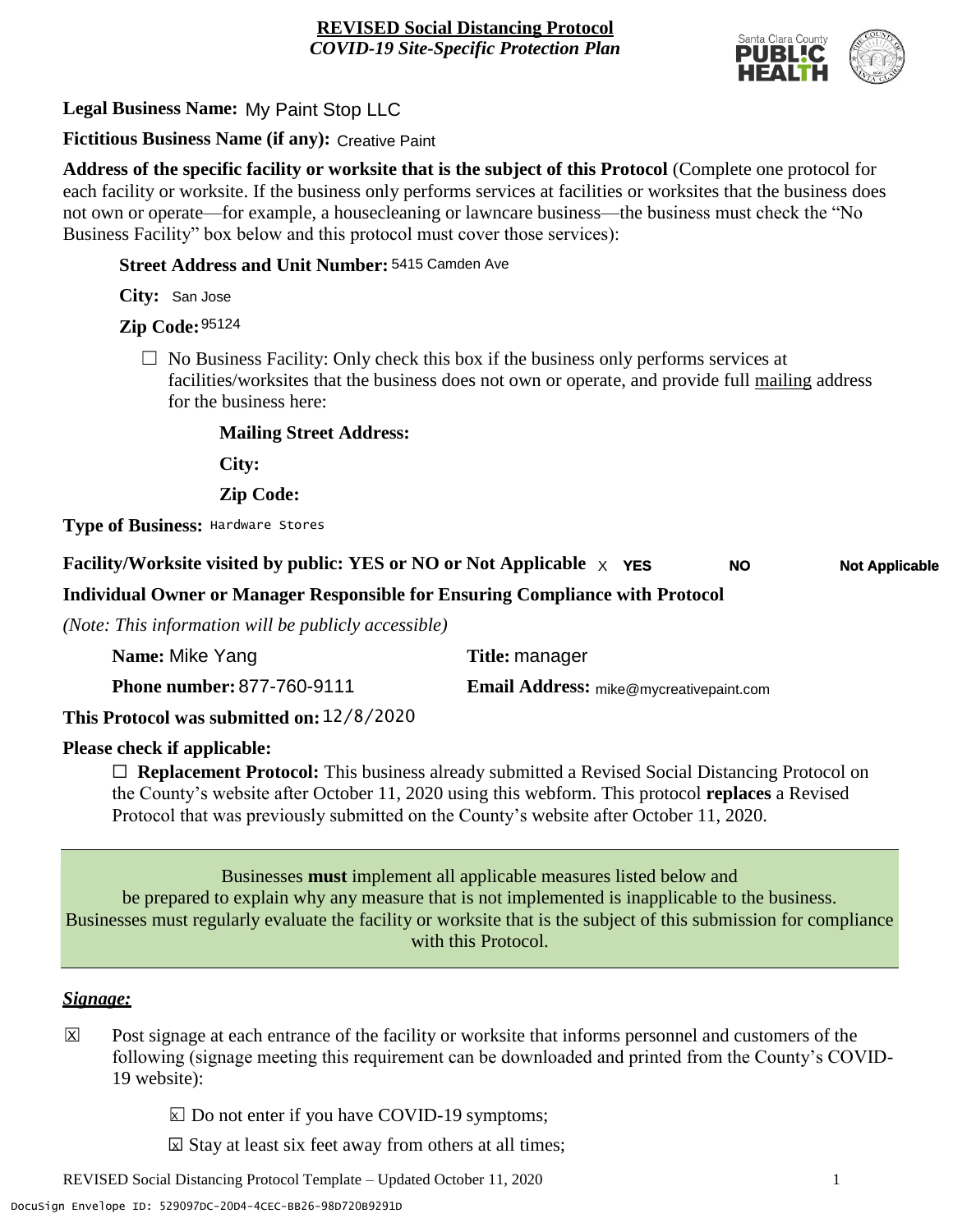

- ☐ Face coverings required to enter (except for very young children, if medically inadvisable, or X for communication by or with people who are hearing impaired);
- ⊠ Cover sneezes and coughs with cloth, tissue, or elbow;
- ⊠ Do not shake hands or engage in unnecessary physical contact.
- Post signage at appropriate locations throughout the facility/worksite reminding everyone to wear face coverings and stay at least six feet away from others. X
- Post a copy of your updated COVID-19 PREPARED Sign and Social Distancing Protocol Visitor Information Sheet at each entrance where they can easily be viewed. These documents will be provided to you electronically when you submit this Revised Social Distancing Protocol.  $\mathbb{Z}$

#### *Personnel Training:*

- After submission, distribute copies of the completed Protocol to all personnel, and train all personnel on this Protocol.  $\mathbf x$
- $\Box$  For businesses that perform services for facilities or worksites that the business does not own or operate, distribute a copy of the completed Protocol to the owner or operator of each facility or worksite where the business performs services.
- Train personnel on basic information regarding COVID-19 from the CDC available at [https://www.cdc.gov/coronavirus/2019-ncov/index.html,](https://www.cdc.gov/coronavirus/2019-ncov/index.html) including how to prevent COVID-19 from spreading, who is especially vulnerable to the disease, and when to seek medical attention.  $\mathsf{X}$
- Train personnel on screening themselves for COVID-19 symptoms, including temperature and/or symptom checks using CDC guidelines available at [https://www.cdc.gov/coronavirus/2019-](https://www.cdc.gov/coronavirus/2019-ncov/symptoms-testing/symptoms.html) [ncov/symptoms-testing/symptoms.html.](https://www.cdc.gov/coronavirus/2019-ncov/symptoms-testing/symptoms.html) https://www.cdc.gov/coronavirus/2019- ncov/symptoms-testing/symptoms.html  $|\mathsf{X}|$
- Train personnel on the need to stay home and get tested if they have a frequent cough, fever, difficulty breathing, chills, muscle or body aches, headache, sore throat, nausea, vomiting, diarrhea, tiredness, or recent loss of taste or smell. Ensure all personnel know they must also stay home if they or someone they live with has been diagnosed with COVID-19, or if they've had close contact with someone diagnosed with COVID-19.  $\overline{\mathsf{x}}$
- Train personnel on County guidance for when it is safe to return to work if they have COVID-19 symptoms, have tested positive for COVID-19, or have had close contact with someone who has tested positive for COVID-19. County guidelines are available at: [https://www.sccgov.org/sites/covid19/Pages/business-guidance.aspx#business\\_safety\\_guidance.](https://www.sccgov.org/sites/covid19/Pages/business-guidance.aspx#business_safety_guidance.) https://www.sccgov.org/sites/covid19/Pages/business-guidance.aspx#business\_safety\_guidance  $\overline{\mathbf{x}}$
- Train personnel on the need for frequent handwashing with soap and water, mandatory face coverings, the importance of social distancing, and other measures required in this Protocol.  $\overline{\mathsf{x}}$
- Train personnel on the importance of getting tested for COVID-19 in accordance with County guidance available at [https://www.sccgov.org/sites/covid19/Pages/covid19-testing.aspx,](https://www.sccgov.org/sites/covid19/Pages/covid19-testing.aspx) and explain that testing is available through their healthcare provider or at free community testing sites [\(www.sccfreetest.org](http://www.sccfreetest.org/) ).  $\vert X \vert$
- Inform personnel that they can report any deficiencies in compliance with Social Distancing Protocol requirements by this business or any other at which they may work at [www.sccCOVIDconcerns.org](http://www.scccovidconcerns.org/) or by calling the County Office of Labor Standards Enforcement Advice Line at 866-870-7725.  $\overline{\mathbf{x}}$
- Inform personnel about employer or government-sponsored leave benefits that personnel may be entitled  $\boxtimes$

REVISED Social Distancing Protocol Template – Updated October 11, 2020 2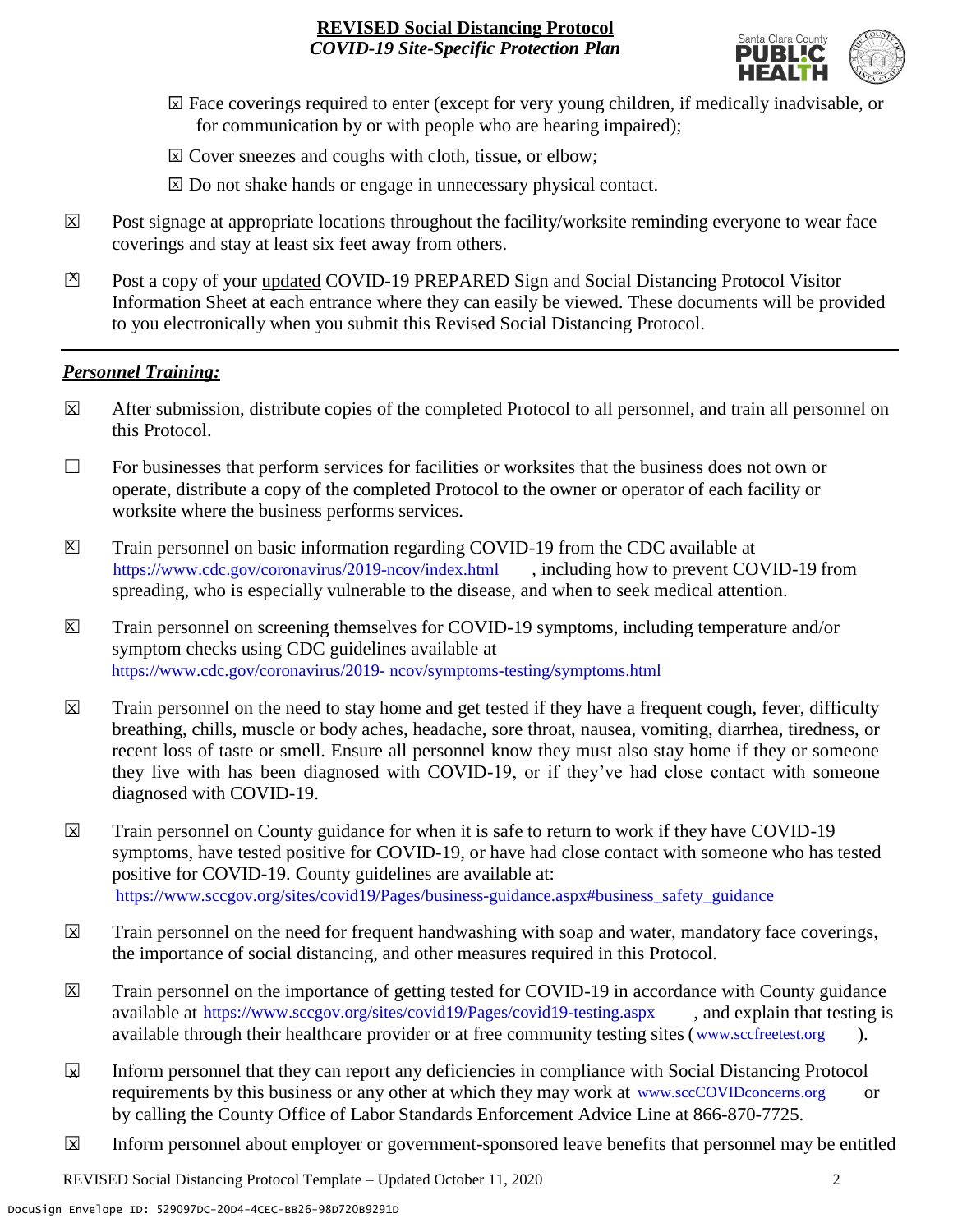

to receive, including those benefits identified at the following address: [https://www.labor.ca.gov/coronavirus2019/#chart.](https://www.labor.ca.gov/coronavirus2019/#chart) https://www.labor.ca.gov/coronavirus2019/#chart

- Train personnel on new or modified COVID-19 safety measures immediately upon updating this Protocol.  $\boxtimes$
- $\Box$  Optional—Describe other measures this business plans to take to train personnel on COVID-19 safety and related issues:

#### *Individual Control Measures and Screenings:*

- Maximize the number of personnel who work from home. Businesses must direct all personnel who can perform their assigned work duties from home to do so, and they must prohibit those personnel from performing those work duties at the facility or worksite.  $|\overline{X}|$
- For personnel who are not working from home:  $\boxtimes$ 
	- Direct all workers not to come to work if sick or exhibiting symptoms of COVID-19.  $\overline{\mathbf{x}}$
	- Ask all personnel if they have COVID-19 symptoms at the beginning of each shift, and screen all other people before they enter the facility or worksite. Send personnel home if they report COVID-19 symptoms. (\*Note, temperature screenings with thermometer or thermal scanner are not required, and can increase COVID-19 risk if many employees convene in the same place for temperature screening.) X
	- Require all persons, except those exempted from face covering requirements, to properly wear face coverings at all times in accordance with the California Department of Public Health's mandatory Guidance for the Use of Face Coverings and the Health Officer's Order. Exemptions to the face coverings requirement include very young children, people for whom face coverings are medically inadvisable, or for communication by or with people who are hearing impaired.  $\mathbf{X}$
- □ Optional—Describe other measures:

# *Handwashing and Hand-Sanitizing Protocols:*

- Encourage frequent handwashing or use of hand sanitizer and provide frequent breaks for handwashing.  $\mathbf{x}$
- Hand sanitizer and/or soap and water are available at or near the site entrance, at checkout counters, and at various locations throughout the site to enable the public and staff to frequently clean their hands.  $\overline{\mathbf{x}}$
- Handwashing and other sanitary facilities are operational and stocked at all times.  $\mathbf{x}$
- ☐ Optional—Describe other measures:

# *Cleaning and Disinfecting Protocols*

☐ Thoroughly and regularly clean any high traffic areas (including seating areas, break rooms, bathrooms, and other common areas) and frequently disinfect any high-contact surfaces (including doorknobs, handrails, counters, tables, checkout areas, cash registers, telephones, elevator controls, etc.).  $\overline{\mathsf{x}}$ 

REVISED Social Distancing Protocol Template – Updated October 11, 2020 3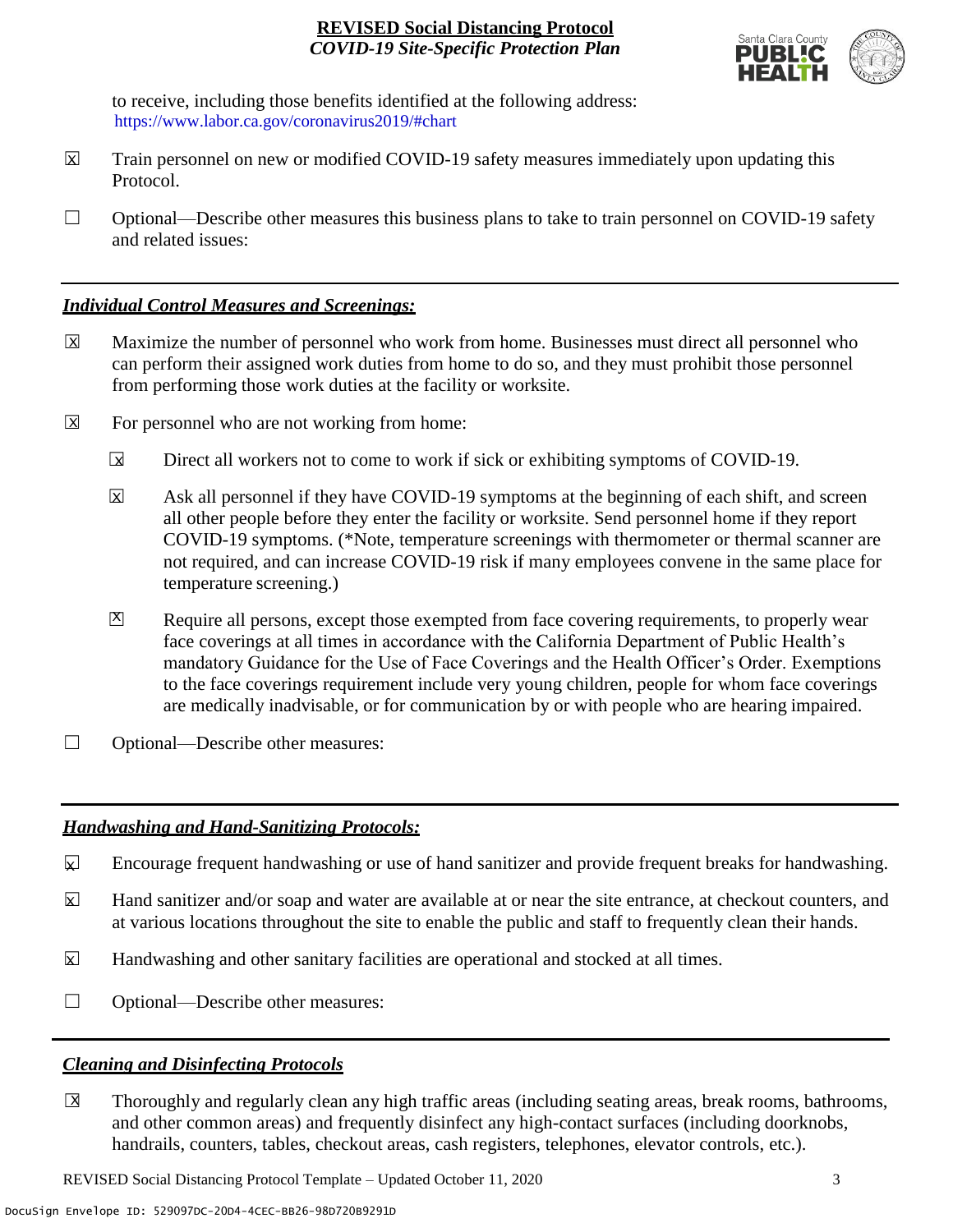

- Disinfecting wipes that are effective against COVID-19 are available for use by customers and personnel near shopping carts and baskets if shopping carts and baskets are used at the facility.  $\boxed{\mathsf{x}}$
- Assign staff to disinfect carts and baskets regularly that are used at the facility if shopping carts and baskets are used at the facility.  $\sqrt{X}$
- Disinfect any shared equipment and touchable surfaces like payment portals and pens after each use.  $\Box$
- Install contactless devices (including contactless payment systems, motion sensor lights, automatic soap and towel dispensers, and contactless timecard systems) if possible.  $\overline{\mathbf{x}}$
- $\Box$  Adjust operational hours to provide adequate time for cleaning and stocking with social distancing, and provide time for any workers to clean between shifts.
- To improve ventilation, filtration, and outdoor air exchange:  $\overline{\mathsf{x}}$ 
	- $\boxtimes$  Evaluate HVAC system (if applicable) to make sure it is properly functioning, and have it regularly serviced.
	- $\boxtimes$  Consider upgrades to HVAC and building air filtration systems and implement any feasible improvements to these systems (for example, to enhance air filtration efficiency and increase the percentage of outdoor air through the HVAC system).
	- $\boxdot$  Open windows and doors throughout the facility when environmental, building, and safety conditions allow.
- ☐ Optional—Describe other measures:

# *Measures to Maintain Social Distancing:*

- Limit the number of people in the facility/worksite to allow adequate social distancing (six feet minimum) at all times and to comply with any applicable capacity restrictions in the Health Officer Order.  $\mathbf{r}$ 
	- $\boxtimes$  Review, comply with, and enforce any applicable capacity limitations for the facility, following all instructions listed at www.sccgov.org/covidcapacity
- Designate a staff person to ensure that the maximum number of occupants is not exceeded, that all persons are wearing face coverings if required by the Health Officer Order, and that people entering comply with other provisions of this Protocol. Ensure that this person is more than six feet away from others to maintain adequate social distance.  $|\overline{\mathsf{x}}|$
- Require that all persons at the facility/worksite stay at least six feet away from all other persons, except as strictly necessary to perform job functions. X
- Place tape or other markings at least six feet apart in customer line areas inside the store and on sidewalks at public entrances with signs directing customers to use the markings to maintain social distance. X
- ☐ If feasible, increase remote (online and telephone) purchasing, delivery, and curbside pickup service options.  $\overline{X}$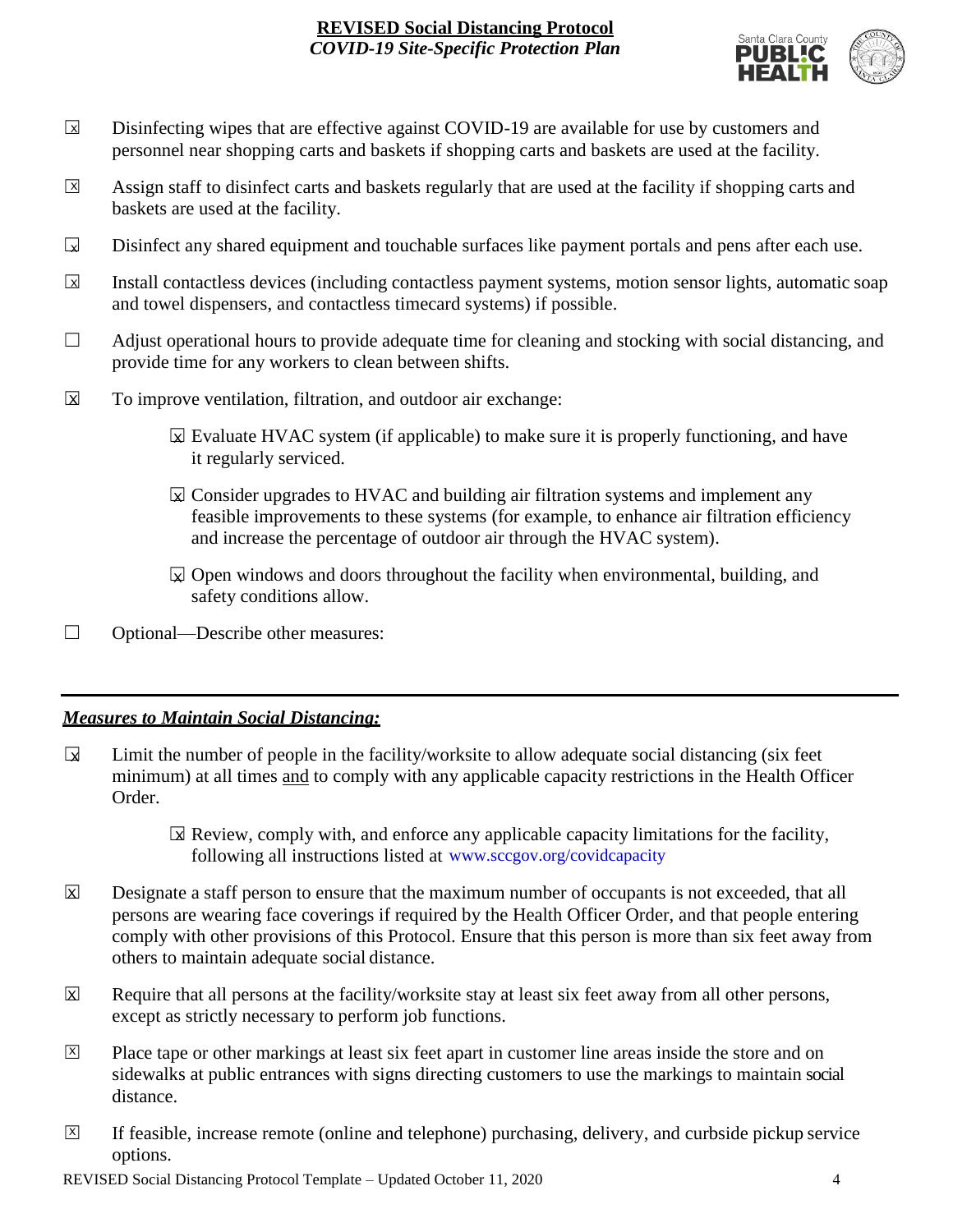

- Separate order areas from delivery areas to prevent customers from gathering. X
- Minimize any in-person meetings and adjust those that are necessary to ensure adequate social distancing.  $\overline{x}$
- Stagger personnel breaks, in compliance with wage and hour regulations, to reduce the number of workers taking breaks together.  $\overline{x}$
- $\Box$  Where possible, create outdoor break areas with shade covers as a substitute for indoor break areas. Encourage staff to eat their meals and take their breaks socially distanced outdoors when conditions allow.
- Limit access to or close indoor break rooms to encourage use of outdoor break areas and prevent crowding. Discourage or prohibit eating or drinking in small, enclosed break rooms if less risky alternative areas exist for staff to take their meals (such as outdoors or socially distanced at individual workstations).  $\overline{X}$
- Require workers to maintain 6-foot social distance at all times while on breaks, and preferably more distance if eating or drinking. Reconfigure break areas to facilitate social distancing. X
- $\Box$  Maximize the use of outdoor space for interactions or transactions with customers to minimize the time that customers and personnel are indoors, particularly when in close proximity to one another.
- □ Optional—Describe other measures:

#### *Procedure if a Person at the Facility/Worksite Tests Positive for COVID-19*

- $\boxtimes$  Review and comply with all measures listed at [www.sccsafeworkplace.org](http://www.sccsafeworkplace.org/) in the event of a confirmed case of COVID-19 amongst personnel.
- ☐ Create, and post in an area easily viewable by personnel, a plan to comply with all applicable in the event of a confirmed case of COVID-19 amongst personnel. Depending on the type of facility, these measures will likely include, among others: measures listed at www.sccsafeworkplace.org  $\overline{X}$ 
	- Immediately removing the infected person from the facility/worksite and ensuring they are no longer occupying the same space as any other personnel.  $\vert X \vert$
	- Instructing the infected person to stay home and isolate in accordance with the instructions listed at [www.sccsafeworkplace.org.](file:///C:/Users/raphael.rajendra/AppData/Local/Microsoft/Windows/INetCache/Content.Outlook/PTLHNOTE/www.sccsafeworkplace.org) www.sccsafeworkplace.org X
	- Notifying the County Public Health Department within four hours of learning of the positive case by following the instructions at www.sccsafeworkplace.org  $\overline{X}$
	- Identifying any workers (and customers, if known) who had close contact with the infected person.  $\overline{X}$
	- Complying immediately with any case investigation, contact tracing, and worksite investigation measures by the County Public Health Department. This will include providing the names, addresses, phone numbers, and work dates and times for close contacts of the infected person, which employers are required by law to provide to the County Public Health Department upon request.  $\boxed{\mathsf{X}}$

REVISED Social Distancing Protocol Template – Updated October 11, 2020 5 Excluding all close contacts from the facility/worksite or any other jobsite in accordance with  $\sqrt{X}$